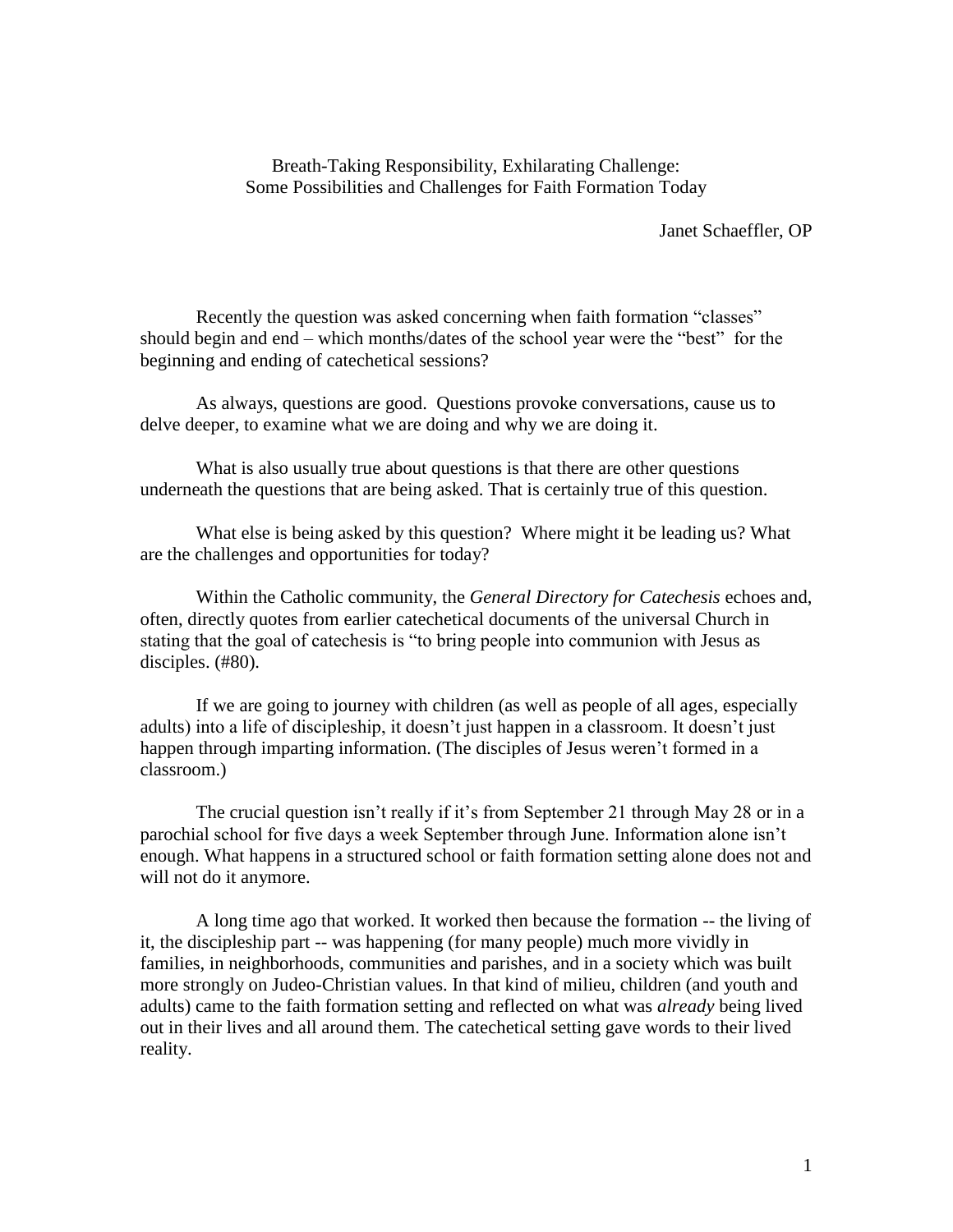For many people, that's not happening today. Therefore, just imparting the information isn't going to do it. Our challenge – to help people come to communion with Jesus as disciples – is about information – *and* formation, *and* transformation.

We need to have the best faith formation programs (in schools and parishes) – and for all ages, but they have to be different, very different, than what we've done in the past.

Today's realities call for new structures, new methods, new approaches.

- We need to use the RCIA as the model for all catechesis.
- We need to reclaim the centrality of the Sunday assembly.
- We need to provide opportunities for people to encounter the Holy.
- We need to help people experience belonging to the Church.
- We need to pay attention to intergenerational learning.
- We need to empower families to be the domestic Church they are.
- We need to help people feel comfortable with various ways of prayer.
- We need to help people learn by serving.
- We need to educate for the Reign of God, rather than just about the Church.
- We need to design program structures that meet that needs of today's families.
- We need to help people become comfortable with and eager to participate in faith sharing.
- We need to treat our presentations as an invitation to prayerful reflection.
- We need to always answer the "so what?" questions.
- We need to see faith formation as year-round, whole-community, and life-long.
- We need to rejoice that we are all catechists and to take that seriously.
- We need to shift from an academic model to a relational model.
- We need to look for new models that meet today's needs, answer today's questions, and respect all cultures.
- We need to abandon the school model and adopt the discipleship model, rooted in our Baptism.

So the question - When should religious education "classes" begin and end? - is not really the question at all. There are much bigger questions, much larger challenges, other possibilities and opportunities.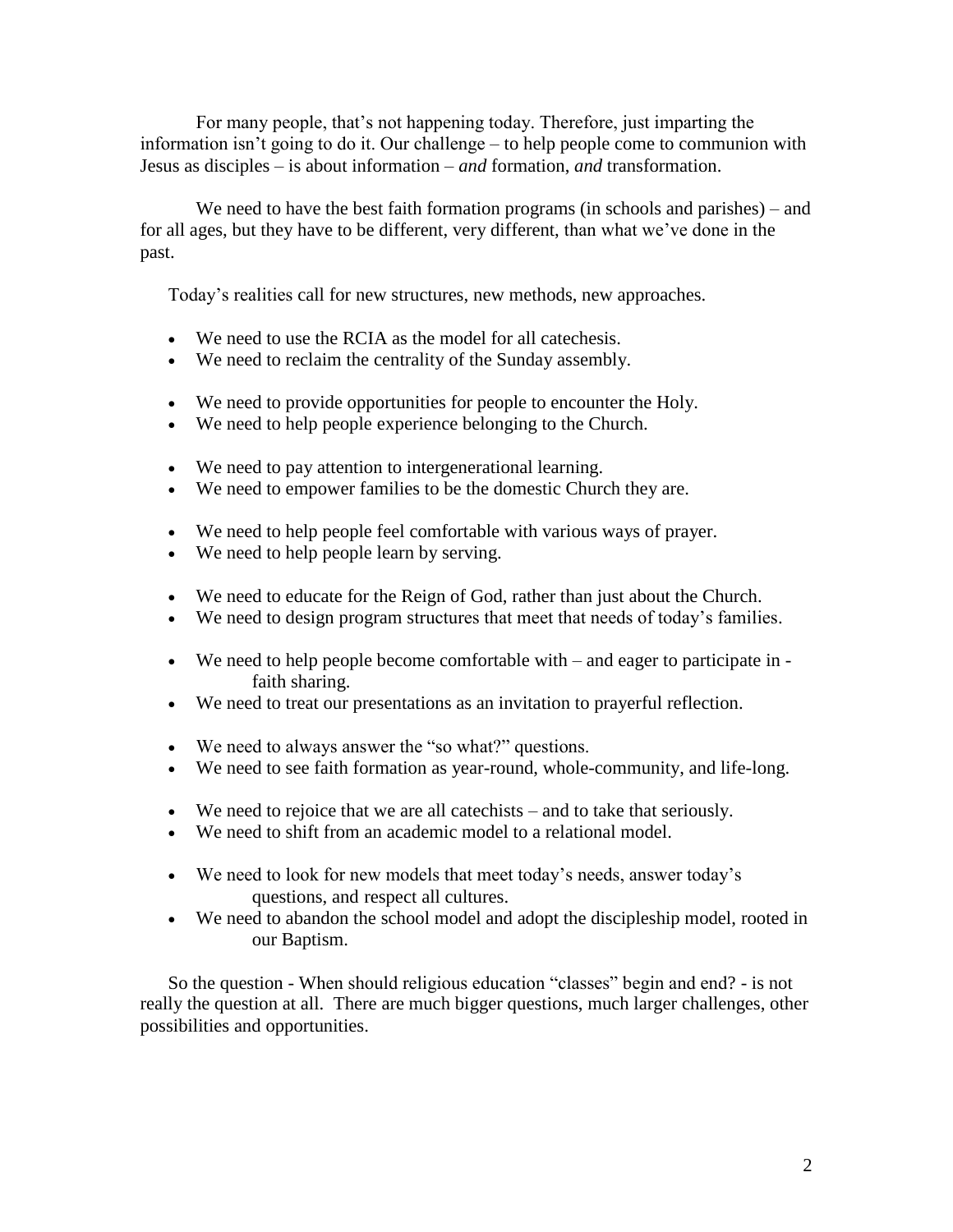When we think of faith formation

- why does our focus often immediately and only go to children?
- why do we think only of structured "classroom-type" programs as the only way of learning and passing on our faith?
- are we ready to look at new models to meet today's changing needs?
- are we incorporating into all of our endeavors the best of today's learning processes and faith-sharing methods, realizing that we are all co-learners on this journey?
- do we understand how all-encompassing faith formation is, rather than just one function of who we are as Church, as a parish?
- are we willing to look beyond our doors and find new ways to go to those who can't or won't come to us, especially in today's world of technology?

Three (of the many) of today's challenging possibilities and opportunities:

**Faith formation is much more than "programs;" the parish is the curriculum**. The U. S. Bishops document, *Our Hearts Were Burning Within Us: A Pastoral Plan for Adult Faith Formation in the United States* boldly reminds us: "The parish is the curriculum…the success of such efforts (intentional programs) rests very much on the quality of the liturgies, the extent of shared decision making, the priorities in the parish budget, the degree of commitment to social justice…" (#118).

This document was written about adult faith formation, but this principle is true for all catechetics. The Gospel message is always being communicated (or contradicted) in everything we do in parish life. The parish is the curriculum; everything we do teaches. Budget decisions, the way a secretary answers the phone and responds to people, the prayerful atmosphere of all gatherings, the living of the social justice teachings of the Church, the full, conscious and active participation of everyone in liturgy, the emphasis placed on following Scripture, etc. – all communicate and form the faith of everyone in the parish.

These actions/practices, and many others, form an unspoken, but consistent and ongoing, catechetical "program" in our parishes and congregations. Do our Parish Pastoral Councils annually ask themselves the question: In everything that we are living, doing, and the ways that we are functioning as a parish, what are we teaching people – about: God, faith and life, prayer, being Church, justice and peace, living and bringing about the Reign of God?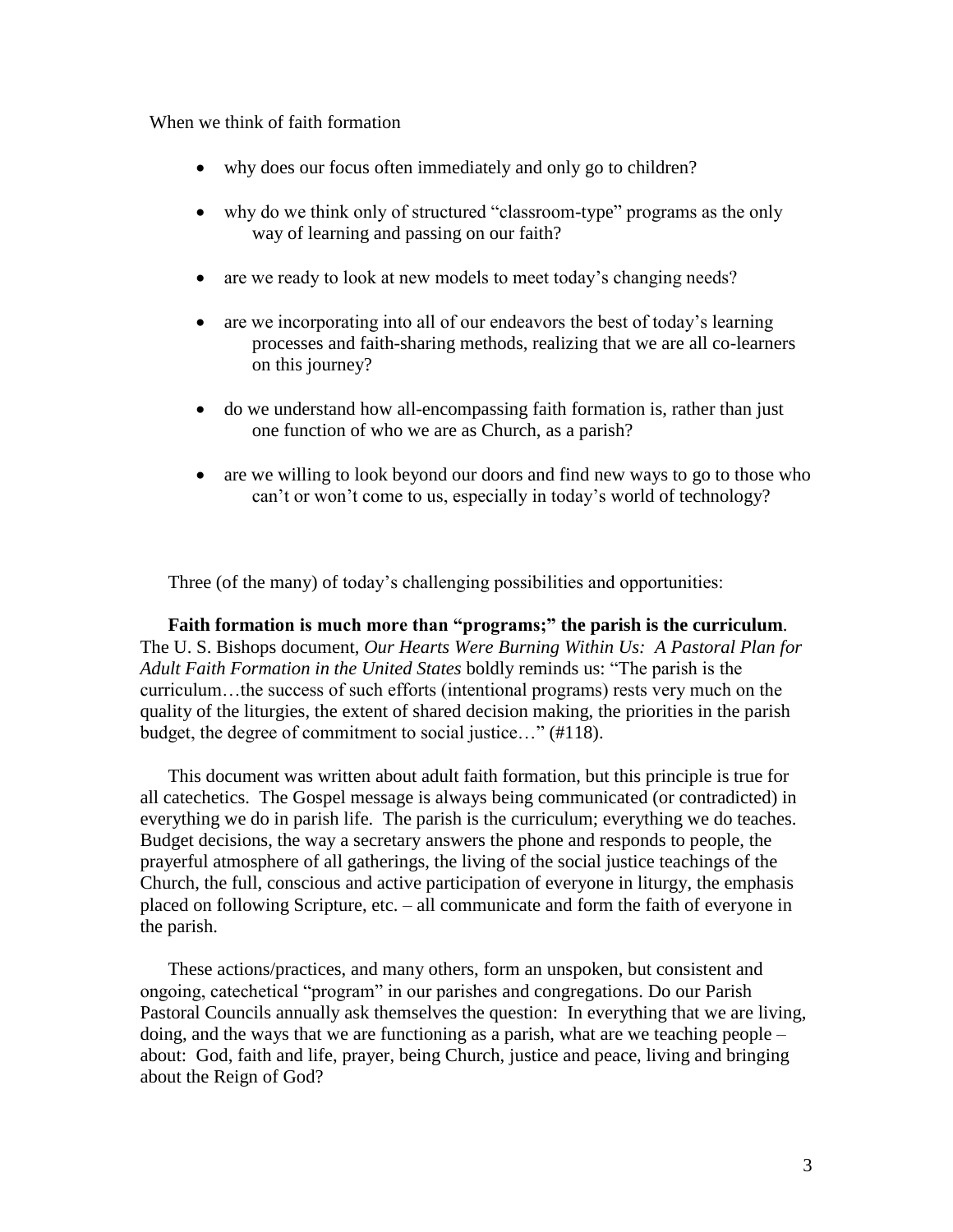Catechetics is not just about planning a school year classroom program; it is about the way a parish lives moment by moment. Everything that we do teaches.

**"Adult faith formation, by which people consciously grow in the life of Christ through experience, reflection, prayer, and study, must be 'the central task in (this) catechetical enterprise,' becoming 'the axis around which revolves the catechesis of childhood an adolescence as well as that of old age.'"** *(Our Hearts Were Burning Within Us,* #5)

One of the myths concerning our faith journey that is still alive is that we do our learning when we are young. Did we give that idea, years ago, when we told people that if they completed twelve years of Catholic school or religious education, they would "have it all?"

If, in a parish today, most of the emphasis (time, budget, personnel, space, resources) is given to programs for children and youth, with little resources for adults, what message might that give? Might it be saying that our religion is child-centered; that the faith journey is a child-like relationship?

We know, of course, that nothing could be further from the truth. The "good news" that many adults need to encounter is that there is so much more for them to experience in their relationship with God, so much more potential, many more gifts for them to receive, and for them to give.

**Take seriously the Vatican II principle that parents are the primary catechists of their children.** Step back and look at our procedures and attitudes. Are we conveying the attitude that passing on the faith is our work at the parish, and parents are supplementary, or are we co-partners in this? A few things that parishes can continually do to be partners, to assist parents, to affirm parents in their role:

- In sacramental catechesis, schedule family days rather than parent meetings.
- During the parent times of the family days, invite them to tell their stories. Help them to connect faith and everyday life.
- Continually help parents see how they catechize; affirm them in what they are already doing. They catechize by the way they live a loving, forgiving, and caring community life as a family, by the way they recognize God in their midst.
- Help parents to learn how to pray at home with Scripture, with the symbols and rituals of the Church.